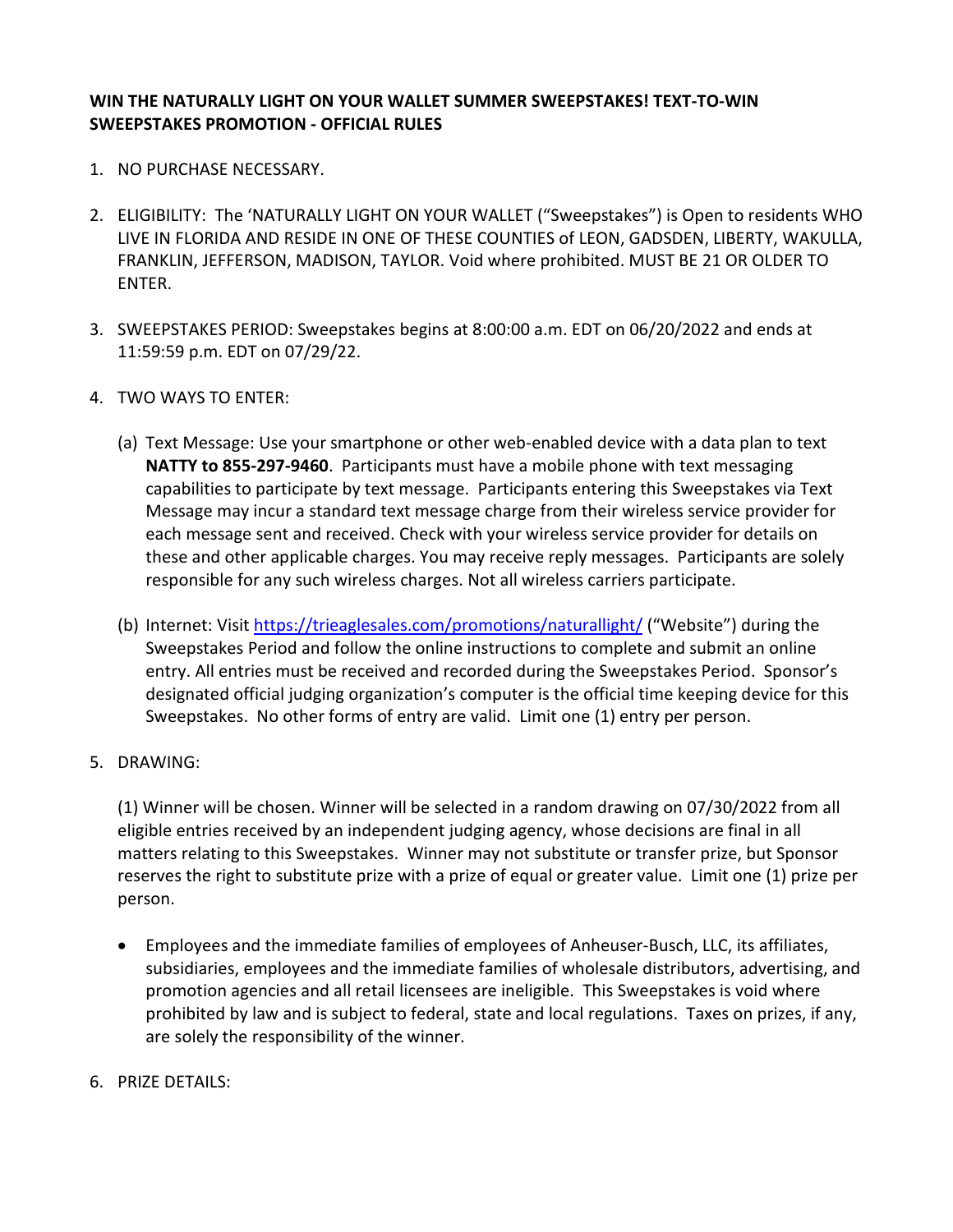Winner will receive a Natural Light cooler, two cases of Natural Light, and Natural Light swag. (\$500 value).

# 7. WINNER NOTIFICATION:

All prizes will be awarded (time permitting). Odds of winning depend on the number of eligible entries received. Winner will be notified by phone or email and will be required to respond to the notification within twenty-four (24) hours indicating whether he/she can accept the prize. If no response is received within the time allotted, an alternate winner will be selected (time permitting). Any alternates selected will also be required to respond to the notification within twenty-four (24) hours. Sponsor is not responsible for suspended or discontinued internet, landline, or wireless service which may result in potential winner not receiving initial prize notification. Winner will be required to complete, sign, and return an affidavit of eligibility and liability and publicity release within two (2) days of prize acceptance.

In the event of noncompliance within any of these time periods, prize will be forfeited and alternate winner selected (time permitting). Any alternate winner selected will also be required to adhere to the time periods described herein. Any prize notification or prize returned to the Sponsor or its agencies as undeliverable will result in disqualification and the awarding of that prize to an alternate winner (time permitting).

- Winner(s) must accept prize at a specified time and location. If winner cannot accept the prize as specified, prize will be forfeited and will be awarded to an alternate winner. Any difference between stated value and actual value will not be awarded.
- By accepting a prize, winner(s) agrees to release and hold Anheuser-Busch, LLC harmless from all losses, damages, rights, claims and actions of any kind resulting from acceptance, possession or use of any prize, including without limitation, personal injuries, death and property damage. By participating in this Sweepstakes, participant agrees to be bound by all the Official Rules of this Sweepstakes.
- Acceptance of prize offered constitutes permission to use winner's name, voice, biographical information and/or likeness for purposes of advertising and promotion without further compensation in all media now known or hereafter discovered worldwide and on the internet without notice or review or approval as permitted by law.

# 8. LIMITATIONS OF LIABILITY AND RELEASE:

Anheuser-Busch, LLC ("Sponsor"), its affiliates, subsidiaries, and agencies are not responsible for lost, late, misdirected, unintelligible, returned or undelivered entries, telephone calls, text messages or email, or for lost, interrupted or unavailable satellite, network, server, Internet Service Provider (ISP), Website, or other connections availability, accessibility or traffic congestion, miscommunications, failed computer, network, telephone, satellite or cable hardware or software or lines, or technical failure, or jumbled, scrambled, delayed or misdirected transmissions, computer hardware or software malfunctions, failures or difficulties, or other errors of any kind whether human, mechanical, electronic or network. Persons who tamper with